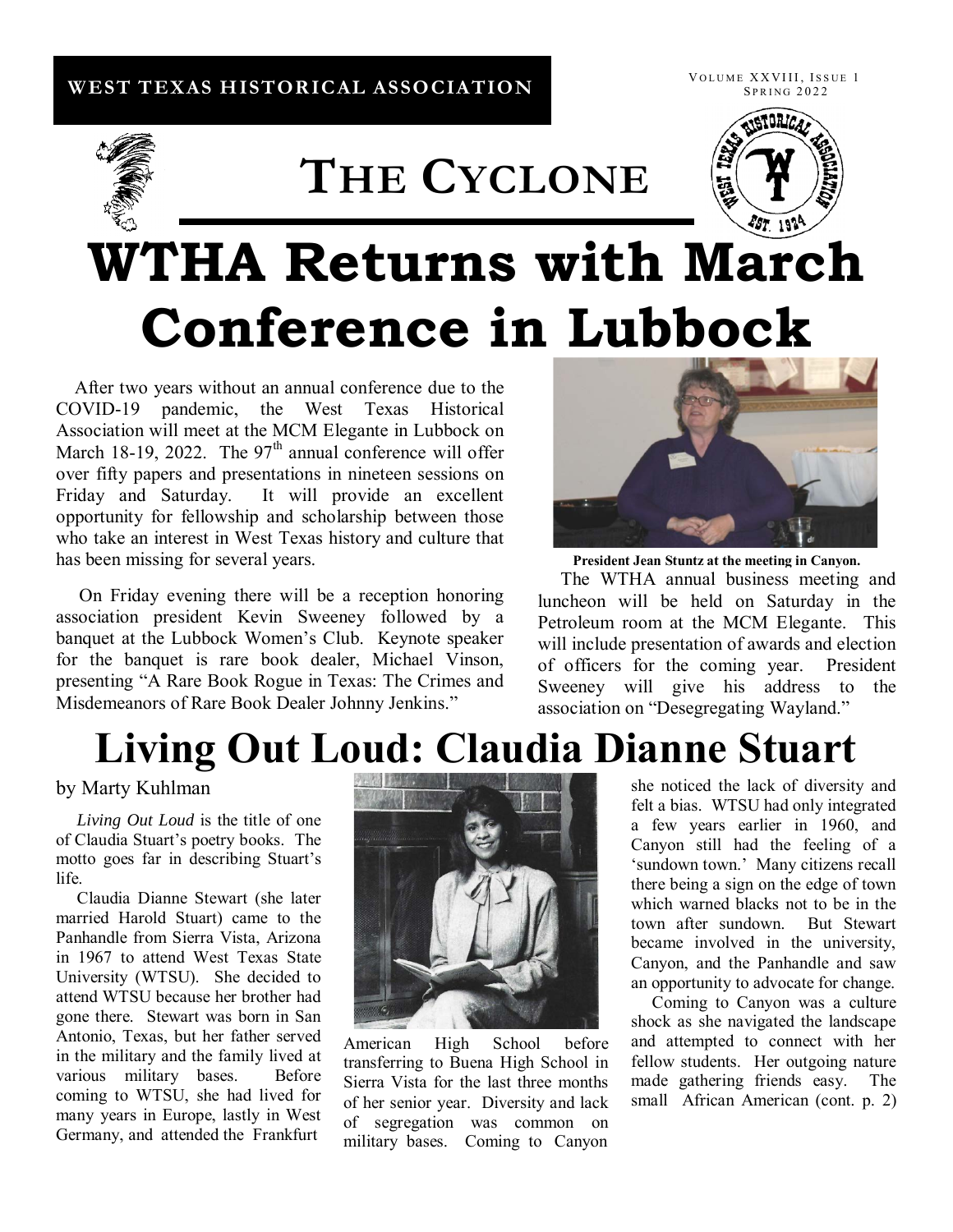## **Claudia Stuart**

(Cont. from p. 1) population on campus consisted of mainly football players. The mindset of many people on campus was that black co-eds would only attend WTSU because they were dating a player. Stewart assured people she was there for her education. She quickly became involved in activities at WTSU and blended into the student body. Her classmates remembered her as "cool, cute, and friendly." Because of her popularity Stuart broke a race barrier as an elected member of the Student Senate.

 Stuart broke another major color line at WTSU when she became the first African American elected to the Homecoming Queen's Court in the fall of 1968. As an independent candidate (not backed by a sorority or fraternity) she received a large number of votes to become second runner up. Since there was not a very large African American student body, Stewart obviously received a number of votes from white students. She rode in the Homecoming parade as part of the queen's court.

 The morning that *The Canyon News* with the Homecoming photos came out, Stewart awoke to phone calls reporting that she was not shown on the float. The photographer had taken the picture at such an angle that Stewart was blocked from view. Troy Martin, the editor of the newspaper, claimed the outcome was an accident. People confronted Martin accusing him of racial bias when making his decision. Others complained to the editor that they did not want their town to be seen as racist. Martin argued there had been no racial bias in choosing the photo, but in later years when Stuart and Martin became friends, he admitted that a decision had been made to use a photo of the queen's court where Stewart was blocked. Martin did not believe Canyon would accept a front-page picture of an African American that

was not an athlete. Canyon proved him wrong.

 Stewart also became involved in a controversy on the campus involving the Kappa Alpha fraternity. On a national level the Kappa Alpha Order fraternity had been established after the Civil War to honor "Robert E. Lee's chivalry and gentlemanly conduct." Preservation of the heritage of the Old South became an important aspect of the order. The Kappa Alphas bringing the trappings of the Old South onto campus led to a debate. The fraternity brought a large Confederate battle flag to the campus for sporting events and waved it enthusiastically. The majority of fraternity members undoubtedly viewed the flag as an expression of Southern pride. But many people viewed the flag as representing a onetime country based on slavery. The Ku Klux Klan also flew the banner. African Americans saw it as a representation of racism. Gary Puckrein, an African American student, stated, "The rebel flag is a symbol of slavery and is offensive to our race."<sup>i</sup> At basketball games the flag hung near where the African American students sat and by the end of the game, often dangled over their heads. In an example of tragic irony fraternity members waved the flag when celebrating touchdowns by the black football star, Eugene 'Mercury' Morris. Flying of the flag led to heated debate both in and outside of class.

 T. Paige Carruth, the dean of student life, saw that the situation needed to be calmed. He created the Committee to Reduce Interracial Tensions (CRIT) and appointed Stewart to one of the leading positions. African American students agreed that the members had the right to fly the flag in private but not at campus supported events. This gave the impression that a state supported institution approved of the flag and what it stood for. Stewart and the committee convinced the Kappa

Alphas not to bring the flag to events on campus.

 Stewart also brought about change outside of WTSU. On one occasion she made the trip with her roommate to Amarillo, twenty miles north of Canyon, to shop for make-up at Woolworths. Make-up meant for white women was out on the counter. but Stewart was surprised to see that make-up for black women was locked up behind the counter. The management followed the stereotype that black women would be more likely to steal. When Stewart asked the clerk about the bias, the clerk studied Stewart and said, 'you must not be from around here. It's always been that way.' Stewart kept rocking the boat and demanded to see the manager.

 The manager blamed the make-up company for the situation and told Stewart to talk to the company representative who visited the store on occasion. The manager promised to notify Stewart the next time the representative was in Amarillo. But when she was not contacted for a number of months, Stewart knew she had to take matters into her own hands. Stewart went to the store and asked for" the 'telephone (cont. on p.6)

## **Looking Back . . .**

### **75 years ago**

The 1947 annual meeting took place in Baird where it was reported "there have been but few, if any, of the meetings where visiting members were received with such cordiality." Luncheon was served in the basement of the First Methodist Church, hosted by the Callahan County Club and the Baird Junior Chamber of Commerce. A high school singing trio, "The Three Js," provided entertainment. Among the presenters at the conference were Judge R. C. Crane, Dr. Ernest Wallace, J. Marvin Hunter, editor of the *Baird Star*, and Colonel M. L. Crimmons, identified as "one of those immortals who 'fought up' San Juan Hill" during the Spanish American War.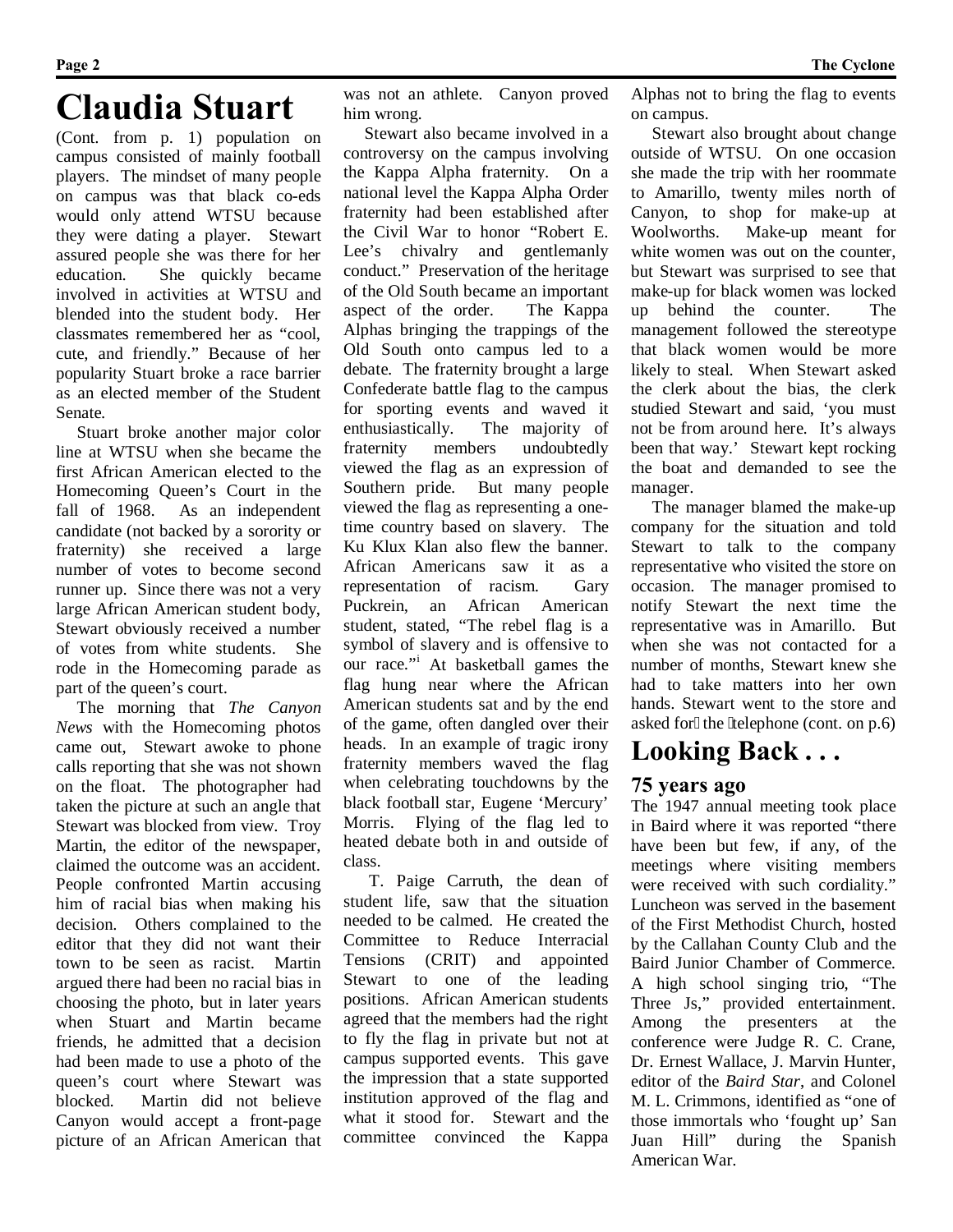# **Driving Cattle into Old Mexico in 1864**

By W. C. McGough

#### *[Article condensed from the 1937 Year Book.*

*William Carson McGough was born near Macon, Georgia, December 11, 1836. He grew up in that community, spent several years in various other parts of Georgia, and came to Parker County, Texas, in November 1856. In 1860 he moved to Hog Creek (Desdemona), Eastland County, and in November 1863, settled at McGough Springs, near Eastland. There he remained, except for short sojourns elsewhere, until his death which occurred April 20, 1927.* 

*In this account he describes in detail operations incident to driving cattle into Mexico for sale during the Civil War, a subject that has received very little attention from historians, although it was a business of great importance. This paper is an extract from his memoirs which the editor of the 1937 Year Book secured from him and typed from a long hand copy in 1925. The memoirs had been written many years preceding this date, some events having been recorded shortly after they occurred.]* 

 We had many hard things on us at this time [Eastland County, 1864]. There was no money nothing to buy if we had had money. The war in its last stages was leading men away from the frontier. Men of high army office turned traitor and took stock from the range and drove them to Mexico. The country was overrun by bad characters of all kinds. In many cases men came to the door and shot people or ambushed them when they left their homes. There were mobs and all kinds of jayhawkers. Because of this confusion all of us who could bear arms, from 18 to 40 years old, were called out in the service. There had been some exemption of men for



the purpose of maintaining the lead-filled. I said, "well major I country. Men who had five want a warrant from you to arrest." hundred head of cattle were exempt. "All right," he said, "how many do But these exemptions were all you want?" "About twenty-five." cancelled and these men were put in "All right." He gave the order on the home service, and all old my trip to Gatesville. I found that soldiers were sent east to serve in Texas as well as all other states was the armies there. Quite a number of all overrun with robbers and lawthese last named deserted as the violators. These people were killed service had got unpopular.

 During these times of confusion sure thought over and studied over every man had to take his place and my orders all the way home. scout one-fourth of his time. Nash Before I got home I got my consent Springs was our headquarters— not to obey the orders literally all right out in the brush at a spring, no together. I delivered the orders to shelter whatever. At this time my my captain. brother, J. B. McGough, became arrest all loose men and to make Captain of our company. Our first them account for themselves, as Captain, Sing Gilbert, had been well as the deserters. I had only ten killed in a fight with the Indians, men in my regular scout. I started August 9, 1864. We lost two killed out with them, and while I had and four wounded in that fight. We confidence in my boys, I was killed three Indians and wounded determined not to rush them into many. My brother had been elected certain death, by attacking large first lieutenant, and by law became parties of deserters who were well captain on the death of his superior armed. I saw no good judgment in officer.

 I was heading a scout at this time [late summer or early autumn, with orders to go to a certain point, 1864] and went to regimental where I knew nineteen well armed headquarters at Gatesville, Coryell men were located. These men had County, for ammunition instructions from Major Erath for several of them. I went to where I this company. Major Erath ordered knew they had camped for some me to go back to my command and time. I found that they had left, and arrest all deserters and to hang all of I felt relieved. those who were robbing and country well. The boys were not stealing and bring the rest to him. acquainted with the country, and "Now if you don't obey orders I did not know how to look for "the

will court-martial you," he said, "and put you in the eastern service as sure as hell." I also got two or three hundred pounds of ammunition of Confederate make. The lead was too hard. It would ring when I struck it with a hammer. The powder was about as course as wheat, and the caps were and hanged all over the country. I He ordered me to such procedure.

 We started from headquarters and left the same company, and I knew But I knew the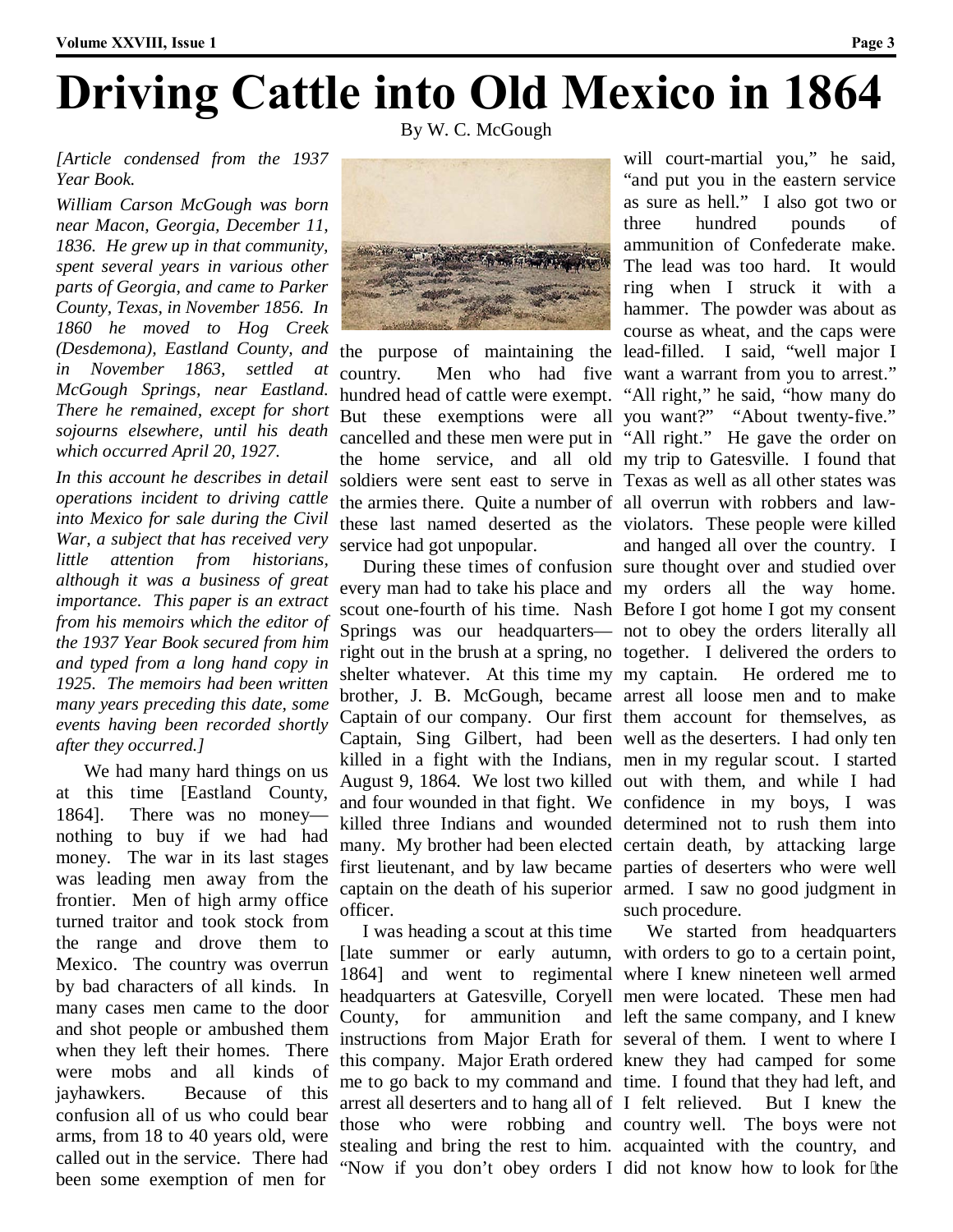band of deserters. sure it was them, and I led my own and met the men at the tree. party along in order to get out of "Well," I said, " I know some of called me and my boys "the man."

these fellows, and I know that they will fight us before they will give up, and there is nineteen of them and ten of us. Besides they are well armed, better than we are armed, We could run in and cut off their horses alright, but if we should do that it would start a war at once. Ain't there some way we can avoid this blood shed?" Then some said that there was not, but they asked me what I proposed. "Well," I said, "I can find a way out if you boys will do as I say. If you will keep all their bunch stole a horse from me. I say, and never tell a soul what I have said or what we do, I assure you that we can avoid bloodshed." They agreed to this, and my plan was as follows: Two of my boys was to go to the camp and tell one of them to meet me "at that big liveoak tree yonder on that hill." They agreed to go , but they inquired "where are they?" (They had not seen the deserters yet.) I took them back a little piece and showed them the horses that belonged to the deserters. "Well," they said, "you appoint the men you want to send." "Well," I said, "Henry, I believe I will send you and Silas." So Henry Manning and Silas Shirley went. I horse was a steeldust colt, very fast. saw the boys meet the deserters and When the gang went to Mexico, that country. It was after dark and a talk with them a bit. I saw the man went along with my horse. I drizzly night, as dark as you ever

along when I saw the party of Then the four men rode up in the horse from him. deserters about a mile away. I was direction of the tree. So I started

their sight. I stopped and told my and of our orders. "Now," I said, belonged to Dupree, one of my boys that this thing of taking those "men I am trying to avoid fellows petered me. "What will we bloodshed, and if you men will keep away from them in Mexico, made do if we find them?" I asked. Some our contract and all agreements, and his way back to this country, and of the boys wanted us to slip up on leave this county and give us no lodged in about Fort Mason. them and stampede their horses, more trouble I will not try to arrest Another neighbor saw the horse at thinking that if we did this they you." I told them to go to Old Fort Mason and Dupree went there would give up. There were many Mexico, and that some day we and recovered him. suggestions of different kinds, but I would not be sorry of what we had made objections to all their done for each other. They agreed to bunch of deserters left the country. proposals. Then some of the boys all I said and thanked me a hundred I took four men and went after them said, "Well, what do you say?" times. They all thanked me and determined to recover my horse if I told them of our discussion stole and took to Mexico. He



**Major George Erath** Sometime before this, one of He fell out with me because I refused him a horse and a place to stay. I had been keeping his father's cattle for the last three years, and while I was keeping them of October, 1864. he frequented my house. But the deserted and returned to his old hang out. But I had to refuse him lodging or incriminate myself. I told him he must leave my place and it offended him, and he stole my horse. I saw him lurking around after the horse and ran after him and fired on him; but I missed him and he got away with my horse. The

deserters start for their horses. later learned the Mexicans stole the

 An interesting thing happened concerning another horse this gang Dupree's horse got

 After stealing our horses this possible. I learned that they went to San Saba River and San Saba Post. Here Captain Totten routed them and shot at them. West of the Colorado River, on Brady Creek, I met Newt Beasley, a man I knew, and he told me they had left for old Mexico.

 But I didn't propose to be beat out of my horse. In those days I cared not for distance or bad men, for I was after them. I always looked to the justice of the cause, then went ahead. I came back when I heard they had gone to Mexico and determined to take a herd of cattle along and go after my horse. I gathered up three hundred beef steers and hit the trail on the  $4<sup>th</sup>$  day

calls for men for the army caught citizens could drive as many as him; he went to the army and then fifteen or twenty head of cattle Orders had been issued that across the Rio Grande—beef steers. This was permitted in order that the people could get arms, medicine, and munitions, all of which we needed badly. I had a bad laborious time, plenty of exposure. Our herd stampeded several times and gave a lot of trouble. The first stampede was on Brady Creek, McCulloch County. We did not know the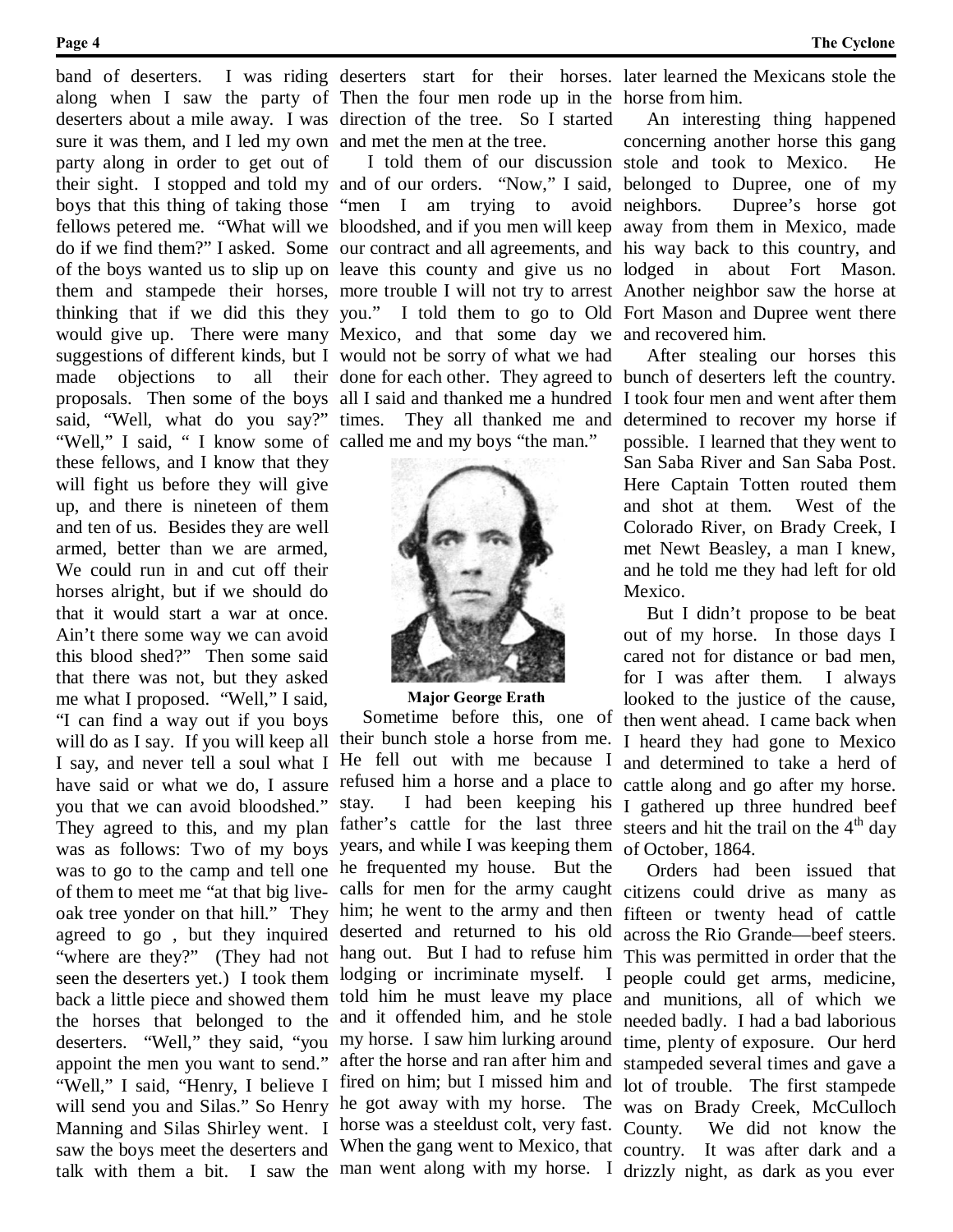#### **Volume XXVIII, Issue 1 Page 5**

the ground, but the first lick that he hours. We lost fifteen head. struck I jumped on my horse. The next lick he struck, the cattle broke right toward me at full run. The camp fire, wagon and ox team were on the edge of the herd. I ran right by the campfire, the cattle after me. I was hollowing, trying to make all the fuss I could, and it was so dark I could hardly see my hand before me. But the hollowing and calling caused them to let up after running about a mile. I managed to check the leaders. There were scattered pretty well over the trail. The other three boys came up as soon as they could. My horse was scared about as badly as the cattle. I pulled at him all the time, and cringed for fear that a limb would drag me off. It was a strange country, dark as pitch.

 But the next morning found us all around the herd of 300 large fine, fat beef steers. We did not lose any. We got off some time before breakfast, and drove about five miles, and stopped at a fine place to herd until our wagon came up with a good hot breakfast already cooked. We drove to the San Saba River that night, and penned in a good strong pen, hoping and believing we were perfectly safe that night. The pen was on a

before me. We bedded the cattle. shelter under the bluff on the river head of fine cattle. We ran then The wagon driver came two side and fed our horses and went to north, right under the mountains, hundred yards east of where we bed hoping and expecting a quiet five miles. There was fine grass, rounded up. We built four fires so night. We needed sleep since we mesquite brush and prickly pears, that we could see between fires and had not slept any the night before, and plenty of water on the head of see whether any cattle were ours or and but little during the past week. the Nueces River. About forty not. The cattle were all bedded Next morning as soon as I awoke I miles from Eagle Pass we learned down when about eleven o'clock heard the cattle bawling. I rushed of a man named Woods living on while I was off my horse sitting on up thinking something wrong. Sure Turkey Creek who ran cattle across the ground, everything still, the man enough I found some twenty panels the Rio Grande. So, after we got on the northwest corner let the fire of the southwest side of the pen our cattle pretty well hid, we went die down. Then he struck a lick knocked flat, and about a hundred with an axe against a tree trying to and fifty cattle out. They were get some wood. At the first lick the strung out toward home. It was a cattle all jumped to their feet scared job, but we all got busy and Woods' place Mrs. Woods and ready to break. I was sitting on rounded them up in about two explained that her husband was



**John Hittson**

 We struck the road again for Eagle Pass. At Fredericksburg we learned the order permitting people to drive cattle across the Rio Grande had been countermanded. We sent two men to San Antonio to see what terms we could cross at. We dodged San Antonio and struck the cotton road on Sabinal Creek. We expected to meet our two men. But the boys brought bad news—we would not be permitted to go west of San Antonio. To do so would make our cattle subject to confiscation. About this time I found another herd exactly in our fix. The owner's name was John Hittson, an old settler. I was well acquainted with him and his brands of stock. So we decided to throw our cattle together, take them off the cotton road, and run the blockade.

saw. I could not see my hand knoll right over the river. We took Together we had some six hundred He was not there, They were having left the day before to take a When we reached away with the herd but that she would go after him if we were in a hurry. We urged her to go after her husband, and she set out at once for Eagle Pass.

> Mr. Woods supplied us with a pilot, a neighbor of his, and later joined us himself. There were no houses or ranches on the way to the river, so we started about three o'clock in the afternoon and drove all night without water. We struck the river on a high mountain overhanging the river about six or seven miles above Eagle Pass. From the top of the mountain to the river was about half a mile. We stopped our herd and ran down there to see the crossing. There was a pen not large enough to hold our cattle, and there was a chute about fifty or sixty feet long dug down sloping to the water's edge. I saw that the banks were soft and that they would slide in, fence and all. I was afraid of it, for I knew that the cattle would come down on it in at fast trot once we let them go. However, we were anxious to cross them. We were dreading soldiers. When the cattle struck the pen I was on the lower side of the herd, and another good hand was on the upper side of the herd. When the cattle struck the chute 'the other fellow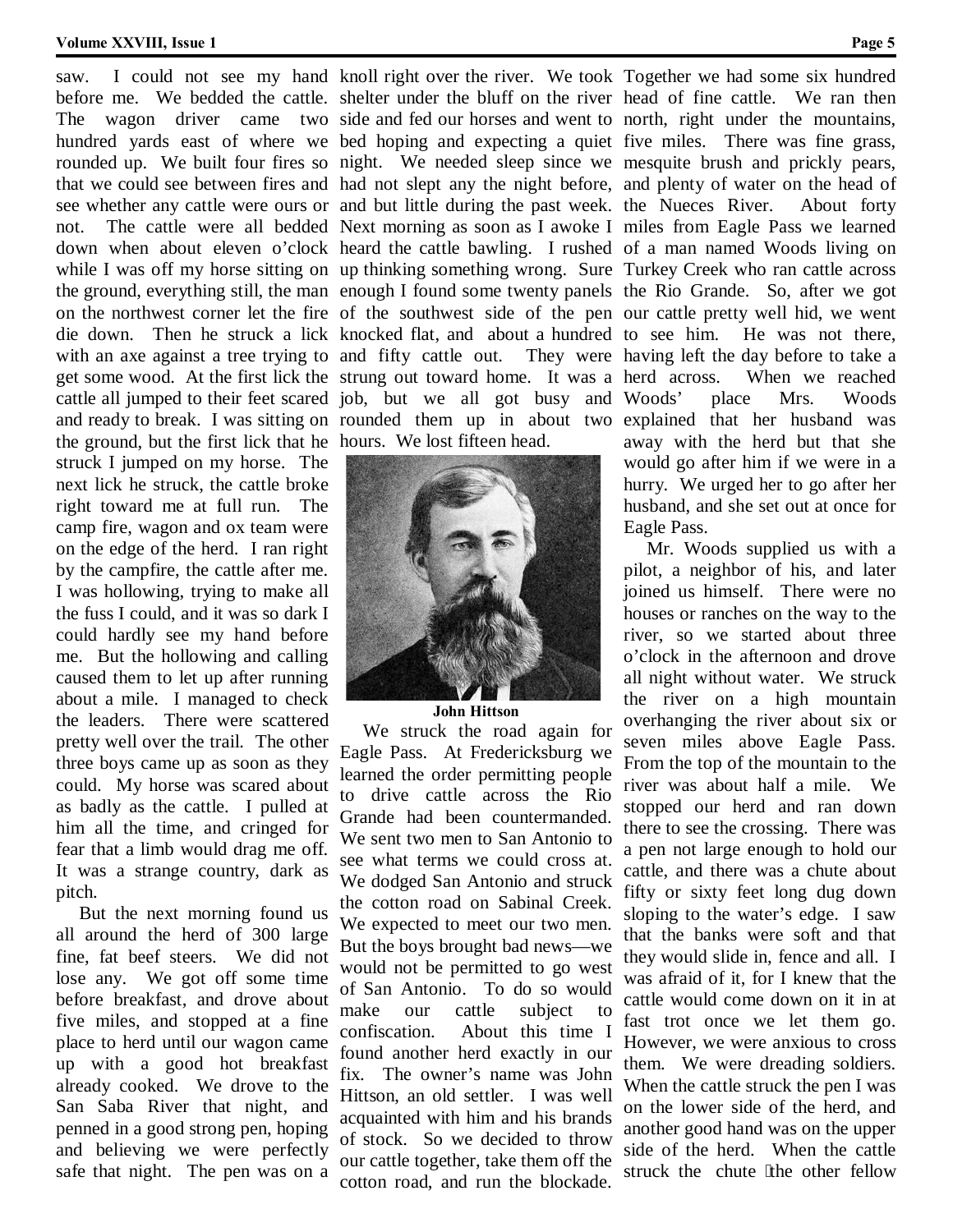and shouting, and we scared them they had. grass he struck. quicksand, but soon got out.

our pass, which was \$13.85. Then was the end of three bad boys. we took an interpreter with us and went sixty miles west to a town called San Fernando. We sold out there, and in another town south of that. We got ten to eighteen dollars per head. Then we set out for home. We found the San Fernando country to be a fine farming country—plenty of water from the San Fernando River, which is a fine, clear, sparkling stream from a rough looking high mountain country.

 In San Fernando we found three of the men we had covenanted with back at the live oak tree, who told me the man I was after, along with two others, had been killed the day before I crossed over with my herd, close to where I crossed the river. The Mexican government refused to let renegades control any property of any kind, but would confiscate all they had. So these fellows prepared themselves for horse raising after they got there. So they crossed the river as soon as they got to it, taking their property with them, and not knowing the Mexican laws. So in order to save part of their stock and arms they had to make confidant of the Mexicans. They found one rancher up in the Drugs as well as a probation officer in mountains opposite to the point where they crossed the river and

and I charged on them, hollowing sold him all the horses and guns all we could. They took that water boys started down the river they in a trot. The water was ten feet needed their horses and guns. So deep. Both of us went right in with they went to this old Mexican the cattle, out of sight. But our Confidant and stole their guns and faithful horses took us over to the horses back, and crossed over to the quick sand. There I got off my Texas side just at sundown. Being horse and let him go. He went out lank and dry, they stopped to get and stopped at the first bunch of supper, which gave the Mexicans crossed the same way. There was Mexicans were on the trail. While nothing lost. About seventy-five the boys were eating, the Mexicans head of steers stuck in the came up and fired on them, killing We sold some cattle, and paid camp and ate their supper. So that But when these three All the boys time to overtake them, for the them. So the Mexicans held their

> I got home from Mexico December 25, 1864.



**McGough Marker, Providence Cemetery, Eastland, Texas.**

## **Claudia Stuart**

(cont. from p.2) called him. The representative denied that the company wanted the make-up locked up and because of Stewart's involvement, ordered it be put openly on the counter.

 Stewart married Harold Stuart in June of 1969 and graduated from WTSU with a bachelor of science in sociology. After graduation she joined the Women's Political Caucus and became involved in establishing a rape crisis center in Amarillo. She struggled to have the crime of rape treated seriously by the male establishment. She helped by bringing information to the female dormitories at WTSU. She took her first paying position with Planned Parenthood. Other aspects of her career included being the regional coordinator of the Alcohol and Drug Abuse Program for the Panhandle Regional Planning Commission, regional director for Texans War on Potter, Randall, and Armstrong counties.

 In 1985, she received a Master of Arts degree in social science and a Master certification in criminal justice administration from WTSU. Stuart served on the WTSU committee which decided to seek admittance into the Texas A&M System and returned to teach at the college, now known as West Texas A & M University in 1996. She broke another racial barrier at WTAMU as she became the first fulltime African American female instructor at the university. Stuart taught sociology, criminal justice, and sports exercise science until her retirement in 2015. Stuart served as the first African American president of the WTAMU Faculty Senate. She later became the president of the Texas Council of Faculty Senates and vicepresident of Humanities Texas.

 Stuart has authored a number of books including a sociology textbook and a book on African Americans in Amarillo. Much of her literary expression can be found in her many poetry books. She is still an advocate through her pen such as in the poem, "Black Lives Matter: A Masterpiece." One of her books, *Poetry, Prose and Penguins* was selected for the Humanities Texas Summer Readership Program. She has received recognition not only for her writing but for her involvement in the community such as the 1999 President's Community Service Award and the 2003 Women of Distinction Award given by the Girl Scouts Texas Plains Council. In 2013, she received the Social Justice Leadership Award from WTAMU for her commitment to social justice.

 She played an important role in maintaining the legacy of the civil rights movement. In 1996, Stuart chaired the Rosa Parks Freedom Tour committee for Amarillo and helped bring the famed activist to the campus of WTAMU.

 Claudia Dianne Stuart came to the Texas Panhandle in 1967 ready to bring about change. She struggled for civil rights and broke down racial barriers. She continued to advocate to better the community. Stuart has truly lived life 'out loud.'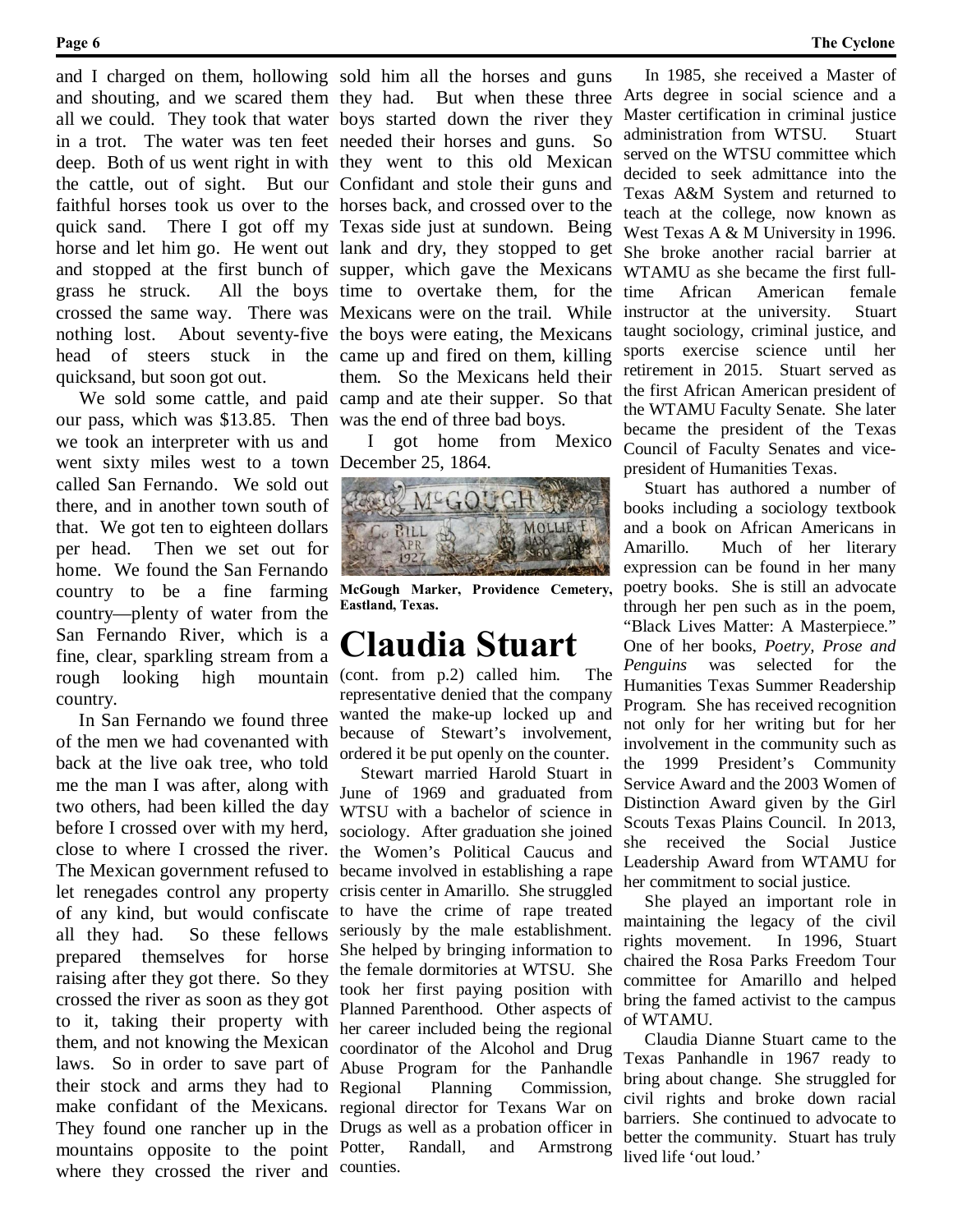## News Around West Texas

The **National Museum of the Pacific War** in Fredericksburg has announced its status as a Smithsonian Affiliate. Fewer than 1 percent of museums nationwide share the distinction. Museum director **Rorie Cartier** says that NMPW is one of only five museums to receive the status in 2021.

For decades, the **Texas Panhandle Heritage Foundation** — producers of "Texas Outdoor Musical" in Palo Duro Canyon — and the **Panhandle-Plains Historical Museum** have provided opportunities based out of Canyon for individuals throughout the Texas Panhandle and the United States to learn more about this region's history. Through the new **Cultural Foundation of the Texas Panhandle**, both entities are coming together under the same advisory body, consisting of a board made up of individuals from throughout the state of Texas, wanting to help preserve the culture of the Texas Panhandle.

**Angelo State University** celebrated an agreement Tuesday with U.S. Congressman **Mike Conaway** for the development of a new archive and exhibit in his name in the ASU Mayer Museum. The project includes a \$250,000 gift from the congressman to create the K. Michael Conaway Fellowship Endowment at ASU.

**Neal Odom**, owner of PBD Production (Pioneer Business Development, LLC), produced The Hamblen Drive documentary that highlights the origins, construction and historical legacy of one of the first roads into Palo Duro Canyon. **William H. Hamblen** was eventually successful in completing a road that transited the vast and rugged expanse of the Palo Duro Canyon. **Vicki Hamblen**, great-granddaughter of the road builder, published a history on the engineering feat entitled *The Rim to Rim Road: Will Hamblen and the Crossing of Texas' Palo Duro Canyon*. Both Neal and Vicki grew up in Happy, Texas, and their greatgrandfathers, who were also friends, were early pioneer settlers in the Texas Panhandle.

The Horse Head Crossing Celebration of History, A Living History Event, sponsored by the Pecos County Historical Commission featured numerous historical presenters including --**Tom Ashmore**, local avocational archaeologist who pinpointed the sites and trails in and around Horse Head Crossing via trail tracking, satellite, and drone imagery; **Jefferson Stillman** and **Christian Flanders** of Fort Lancaster Historic Site; and **Victoria Scism** of the Chihuahua Trails group.

**James Coryell's** grave has been confirmed by archeologists for the Texas Historical Commission in the Bull Hill Cemetery near Marlin, Texas. Coryell was an early pioneer and Texas Ranger who was killed in a skirmish with Caddo Indians near Fort Milam in 1837.

#### **UPCOMING:**

*April 14-15, 2022*. **The Texas Folklore Society** will hold their 104<sup>th</sup> annual meeting in Granbury, TX. For further information look at www.texasfolkloresociety.org.

*November 11-12, 2022* – **The Center for Big Bend Studies** will host a twoday conference in the Morgan University Center on the campus of Sul Ross State University. This  $28<sup>th</sup>$  annual conference brings together historians, archaeologists, folklorists and other researchers studying the past and present of the Big Bend region and northern Mexico. For information visit https://cbbs.sulross.edu/conference/.

### **CALL FOR PAPERS:**

**The East Texas Historical Association** invites proposals for papers and sessions for its 2022 fall meeting to be held in Nacogdoches at the Fredonia Hotel from October 13- 15, 2022. Topics that cover all aspects of East Texas' regional heritage and history receive some preference, but any proposal that deals with Texas history is welcome. The Association prefers the submission of

complete sessions (presider and three presenters or presider/commentator and two presenters), but individual submissions are also encouraged. Deadline is **May 1, 2022**.

**The Center for Big Bend Studies** is now accepting papers to be given at the its conference, November 11 and 12, 2022, in Alpine.. Presentations are 30 minutes long. Please submit your paper by **October 3, 2022**. Please include contact information for the primary author as well as any audio-visual equipment required for the presentation. https://cbbs.sulross. edu/conference/conference-paperproposal/.

## **In Memory** . .

Hardman County native son Bill Neal, a rancher, retired country lawyer, historian, journalist, award winning author,



and past president of the West Texas Historical Association, age 85, passed away December 23, 2021 in Abilene. Bill wrote many books on West Texas history and was active in county and regional historical organizations. He was born in Quanah, Texas on January 31, 1936 and graduated from Hardin-Simmons University in 1958. After serving as an Infantry Officer in the U.S. Army, he worked as a reporter, first for the *Abilene Reporter-News* and then for the *Amarillo Globe-News*. He enrolled in the University of Texas Law School where he proudly graduated first in his class in 1964. In 1968 he was elected District Attorney for the 46th Judicial District of Texas. Retiring from that office in 1976, he opened a private law office with an emphasis on criminal defense work. In 1992, he was elected District Attorney again, this time for the 50th Judicial District, where he served three terms. The forever storyteller wrote several books covering colorful stories of the history of law and lawlessness of the West Texas frontier, many of which grew from his time spent researching old records in the basements of courthouses.